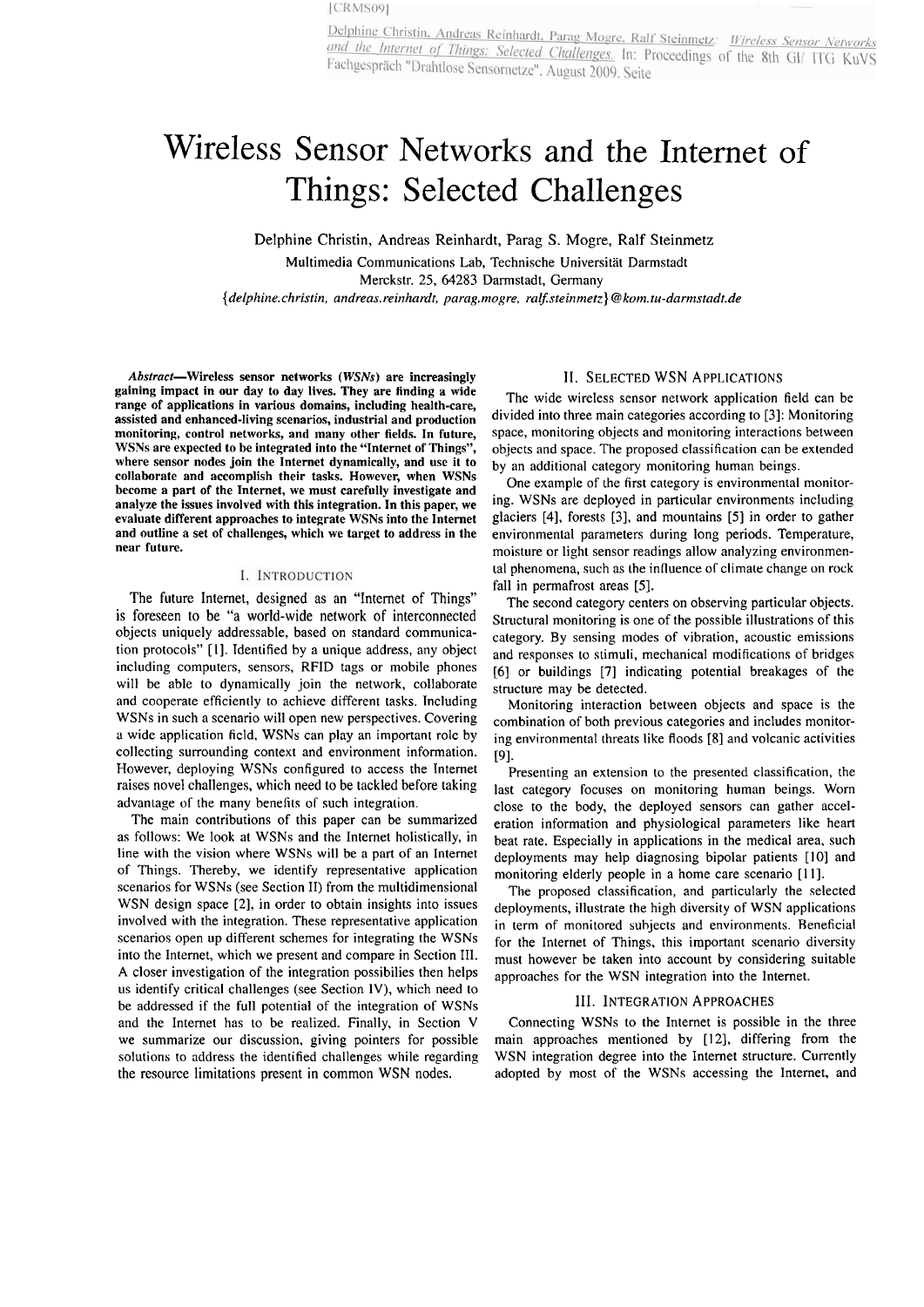presenting the highest abstraction between networks, the first proposed approach (Fig. 1) consists of connecting both independent WSN and the Internet through a single gateway.



Fig. I. Independent network

Showing an increasing integration degree, the second approach (Fig. 2) forms a hybrid network, still composed of independent networks, where few dual sensor nodes can access the Intemet.



Fig. 2. Hybrid network

Illustrated by Fig. 3, the last approach is inspired from current WLAN structure and forms a dense 802.15.4 access point network, where multiple sensor nodes can join the Intemet in one hop.



**Fig. 3.** Access point network

It is obvious that the first approach presents a single point of failure due to the gateway uniqueness. Gateway dysfunction would break down the connection between both WSN and the Intemet. With several gateways and access points, the second and third scenarios do not present such weakness. To ensure network robustness, they would consequently be preferred, if the application supports this type of network structure.

The choice between both remaining integration approaches is influenced by the WSN application scenario. Allowing to Cover important distances, the second approach can be envisaged for WSNs organized in mesh topology. Accordingly, this approach would be particularly adapted to deployments belonging to the first "Monitoring space" and the second "Monitoring interactions between objects and space" categories previously introduced in the proposed application classification. By offering Internet access in one-hop, the third and last approach can be adopted by WSN applications requiring low latency and therefore direct connections. Presenting mainly Star topologies, WSNs can maintain such oganization by having a central gateway instead of a common base station without Intemet access. By considering the previous WSN application classification, this third approach can bc suitable for monitoring of object and human beings, and may be employed in the **[6],** [7], [IO], [I I] deployments for example.

It is important to remark that both second and third in tegration approaches only support static network configurations. Indeed, each new device wanting to join the Intemet requires time-consuming gateway reprogramming. Therefore, the flcxibility wantcd by thc futurc Internct of Things cannot be achieved by both approaches in their current form.

To fulfill the flexibility expectation, adopting the **"1P** to the Field" paradigm [I31 may be appropriate. In the considered paradigm, sensor nodes are expected to be intelligent network components, which will no more be limited to sensing tasks. By transferring the intelligence to the sensor nodes, the gateway's functionalities would be restricted to forwarding and protocol translation. Consequently, gateway reprogramming operations would no more be required and dynamic network configuration could be attained. Additionally, this shift of intelligence will Open new perspectives including geographicbased addressing for example.

## IV. CHALLENGES FOR WSNS IN AN INTERNET OF THINGS

The formerly introduced "IP to the Field" paradigm involves assigning additional responsibilities to sensor nodes in addition to their usual sensing functionality. To highlight and discuss the challenges emerging from such novel responsibility assignment, we selected three potential tasks that the sensor nodes would have to accomplish: Security and quality of service **(QoS)** management, and network configuration.

## **A.** *Security*

In common WSNs without Internet access, the sensor nodes may already play an important role to ensure data confidentiality, integrity, availability and authentication depending on the application sensitivity. However, the current identified attack scenarios require a physical presence near the targeted WSN in order to jam, capture or introduce malicious nodes for